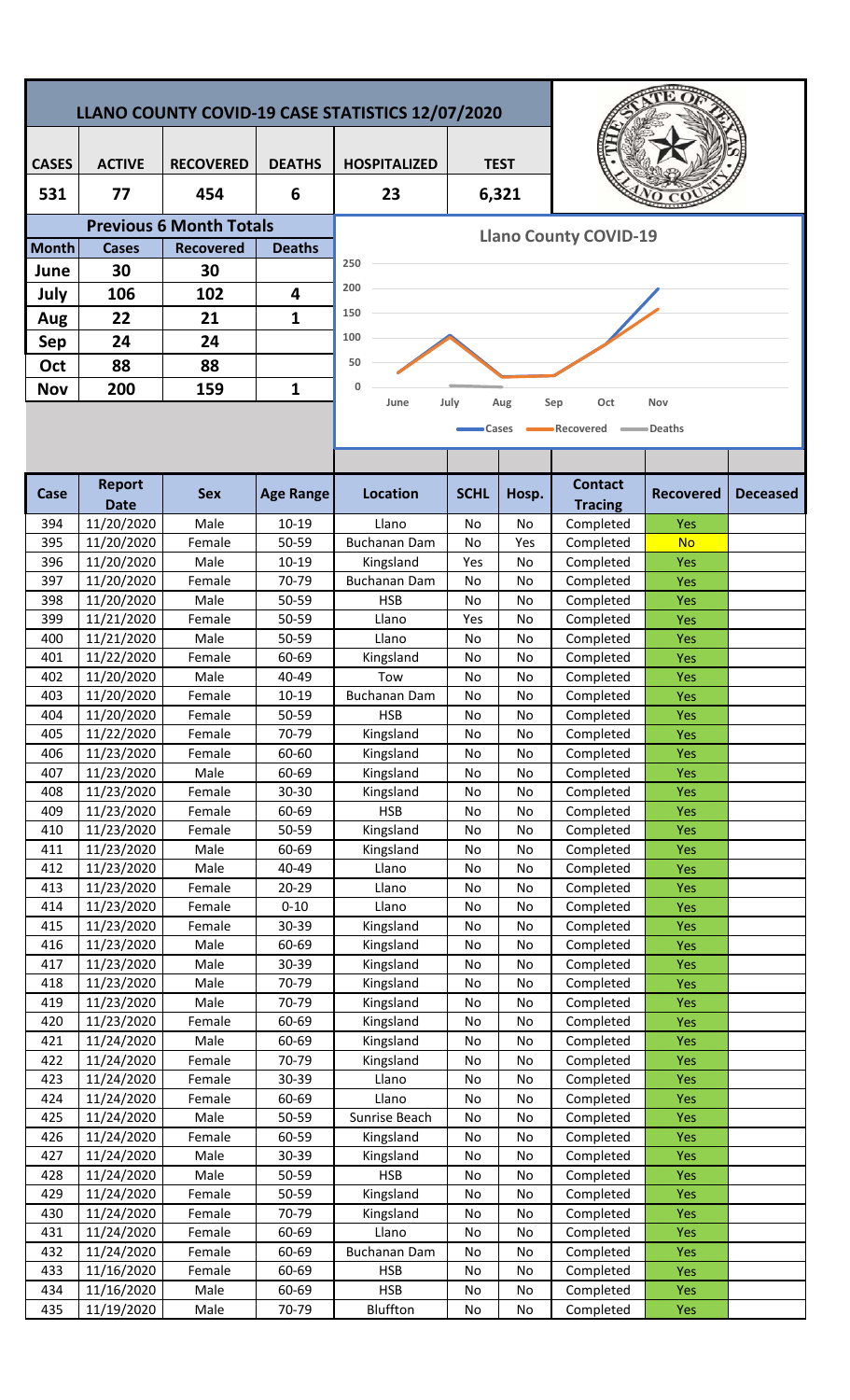| 436 | 11/19/2020 | Female | 60-69     | <b>HSB</b>          | No        | No  | Completed | <b>Yes</b> |  |
|-----|------------|--------|-----------|---------------------|-----------|-----|-----------|------------|--|
| 437 | 11/19/2020 | Female | 50-59     | Sunrise Beach       | No        | No  | Completed | Yes        |  |
| 438 | 11/19/2020 | Female | 30-39     | <b>HSB</b>          | No        | No  | Completed | <b>Yes</b> |  |
| 439 | 11/17/2020 | Female | 70-79     | Kingsland           | No        | No  | Completed | <b>Yes</b> |  |
| 440 | 11/14/2020 | Male   | 40-49     | Kingsland           | No        | No  | Completed | <b>Yes</b> |  |
| 441 | 11/15/2020 | Female | 30-39     | Kingsland           | No        | No  | Completed | <b>Yes</b> |  |
| 442 | 11/18/2020 | Female | 60-69     | Kingsland           | No        | No  | Completed | <b>Yes</b> |  |
| 443 | 11/17/2020 | Male   | $10 - 19$ | <b>HSB</b>          | No        | No  | Completed | <b>Yes</b> |  |
| 444 | 11/16/2020 | Male   | 60-69     | <b>HSB</b>          | No        | No  | Completed | <b>Yes</b> |  |
| 445 | 11/12/2020 | Male   | 60-69     | <b>HSB</b>          | No        | No  | Completed | <b>Yes</b> |  |
| 446 | 11/11/2020 | Female | $10 - 19$ | Llano               | No        | No  | Completed | <b>Yes</b> |  |
| 447 | 11/25/2020 | Male   | 40-49     | Kingsland           | No        | No  | Completed | <b>Yes</b> |  |
| 448 | 11/25/2020 | Female | 40-49     | Kingsland           | No        | No  | Completed | <b>Yes</b> |  |
| 449 | 11/25/2020 | Female | 10-19     | <b>HSB</b>          | No        | No  | Completed | <b>Yes</b> |  |
| 450 | 11/25/2020 | Female | 80-89     | Buchanan Dam        | No        | No  | Completed | <b>Yes</b> |  |
| 451 | 11/25/2020 | Female | 30-39     | Llano               | No        | No  | Completed | <b>Yes</b> |  |
| 452 | 11/25/2020 | Female | 80-89     | Kingsland           | No        | No  | Completed | <b>Yes</b> |  |
| 453 | 11/25/2020 | Male   | 80-89     | Kingsland           | No        | No  | Completed | <b>Yes</b> |  |
| 454 | 11/25/2020 | Male   | 50-59     | Llano               | No        | No  | Completed | Yes        |  |
| 455 | 11/25/2020 | Female | 20-29     | Kingsland           | Yes       | No  | Completed | <b>Yes</b> |  |
| 456 | 11/27/2020 | Female | $20 - 20$ | Kingsland           | No        | No  | Completed | <b>No</b>  |  |
| 457 | 11/27/2020 | Male   | 60-69     | Llano               | No        | No  | Completed | <b>No</b>  |  |
| 458 | 11/27/2020 | Female | 60-69     | <b>Buchanan Dam</b> | No        | No  | Completed | <b>No</b>  |  |
| 459 | 11/27/2020 | Female | 30-39     | Kingsland           | No        | No  | Completed | <b>No</b>  |  |
| 460 | 11/30/2020 | Female | 40-49     | Llano               | No        | No  | Completed | <b>No</b>  |  |
| 461 | 11/30/2020 | Male   | 50-59     | Llano               | Yes       | No  | Completed | <b>No</b>  |  |
| 462 | 11/30/2020 | Female | 20-29     | Llano               | Yes       | No  | Completed | <b>No</b>  |  |
| 463 | 11/30/2020 | Male   | 60-69     | Kingsland           | No        | No  | Completed | <b>No</b>  |  |
| 464 | 11/30/2020 | Female | 80-89     | Sunrise Beach       | No        | No  | Completed | <b>No</b>  |  |
| 465 | 11/30/2020 | Male   | 20-29     | Kingsland           | No        | No  | Completed | <b>No</b>  |  |
| 466 | 11/30/2020 | Male   | 60-69     | Kingsland           | No        | No  | Completed | <b>No</b>  |  |
| 467 | 11/30/2020 | Male   | 30-39     | Llano               | No        | No  | Completed | <b>No</b>  |  |
| 468 | 11/30/2020 | Male   | $20 - 29$ | Kingsland           | No        | Νo  | Completed | <u>No</u>  |  |
| 469 | 11/30/2020 | Male   | 30-39     | Kingsland           | No        | No  | Completed | <b>No</b>  |  |
| 470 | 11/30/2020 | Female | 80-89     | Llano               | No        | No  | Completed | <b>No</b>  |  |
| 471 | 11/30/2020 | Female | 20-29     | Tow                 | No        | No  | Completed | <b>No</b>  |  |
| 472 | 11/30/2020 | Female | 40-49     | Llano               | No        | No  | Completed | <b>No</b>  |  |
| 473 | 11/30/2020 | Male   | 50-59     | Llano               | No        | No  | Completed | <b>No</b>  |  |
| 474 | 11/30/2020 | Male   | 30-39     | Tow                 | No        | No  | Completed | <b>No</b>  |  |
| 475 | 11/30/2020 | Female | 80-89     | Llano               | No        | No  | Completed | <b>No</b>  |  |
| 476 | 12/1/2020  | Male   | 60-69     | Llano               | No        | No  | Completed | <b>No</b>  |  |
| 477 | 12/1/2020  | Female | 20-29     | Llano               | <b>No</b> | No  | Completed | <b>No</b>  |  |
| 478 | 12/1/2020  | Male   | 50-59     | Llano               | No        | Yes | Completed | <b>No</b>  |  |
| 479 | 12/1/2020  | Male   | 40-49     | Llano               | No        | No  | Completed | <b>No</b>  |  |
| 480 | 12/1/2020  | Female | 50-59     | Kingsland           | No        | No  | Completed | <b>No</b>  |  |
| 481 | 12/1/2020  | Female | 40-49     | Llano               | No        | No  | Completed | <b>No</b>  |  |
| 482 | 12/1/2020  | Male   | $10 - 19$ | Llano               | Yes       | No  | Completed | <b>No</b>  |  |
| 483 | 12/1/2020  | Male   | $10 - 19$ | Llano               | Yes       | No  | Completed | <b>No</b>  |  |
| 484 | 12/1/2020  | Female | 50-59     | Llano               | No        | No  | Completed | <b>No</b>  |  |
| 485 | 12/2/2020  | Male   | 70-79     | Kingsland           | No        | No  | Completed | <b>No</b>  |  |
| 486 | 12/2/2020  | Female | 80-89     | <b>Buchanan Dam</b> | No        | No  | Completed | <b>No</b>  |  |
| 487 | 12/2/2020  | Female | 40-49     | Kingsland           | No        | No  | Completed | <b>No</b>  |  |
| 488 | 12/2/2020  | Male   | 70-79     | <b>Buchanan Dam</b> | No        | No  | Completed | <b>No</b>  |  |
| 489 | 12/2/2020  | Male   | 20-29     | Llano               | No        | No  | Completed | <b>No</b>  |  |
| 490 | 12/2/2020  | Male   | 20-29     | Kingsland           | No        | No  | Completed | <b>No</b>  |  |
| 491 | 12/2/2020  | Female | 20-29     | Kingsland           | No        | No  | Completed | <b>No</b>  |  |
| 492 | 12/2/2020  | Male   | 40-49     | Llano               | No        | No  | Completed | <b>No</b>  |  |
| 493 | 11/30/2020 | Female | 20-29     | Kingsland           | No        | No  | Completed | <b>No</b>  |  |
| 494 | 12/3/2020  | Female | 50-59     | Kingsland           | No        | No  | Completed | <b>No</b>  |  |
| 495 | 12/3/2020  | Male   | 40-49     | <b>HSB</b>          | No        | No  | Completed | <b>No</b>  |  |
| 496 | 12/3/2020  | Female | 50-59     | Kingsland           | No        | No  | Completed | <b>No</b>  |  |
| 497 | 12/3/2020  | Male   | 70-79     | Kingsland           | No        | No  | Completed | <b>No</b>  |  |
| 498 | 12/2/2020  | Female | 60-69     | Llano               | No        | No  | Completed | <b>No</b>  |  |
| 499 | 12/2/2020  | Male   | 20-29     | Llano               | No        | No  | Completed | <b>No</b>  |  |
| 500 | 12/2/2020  | Female | 50-59     | Llano               | No        | No  | Completed | <b>No</b>  |  |